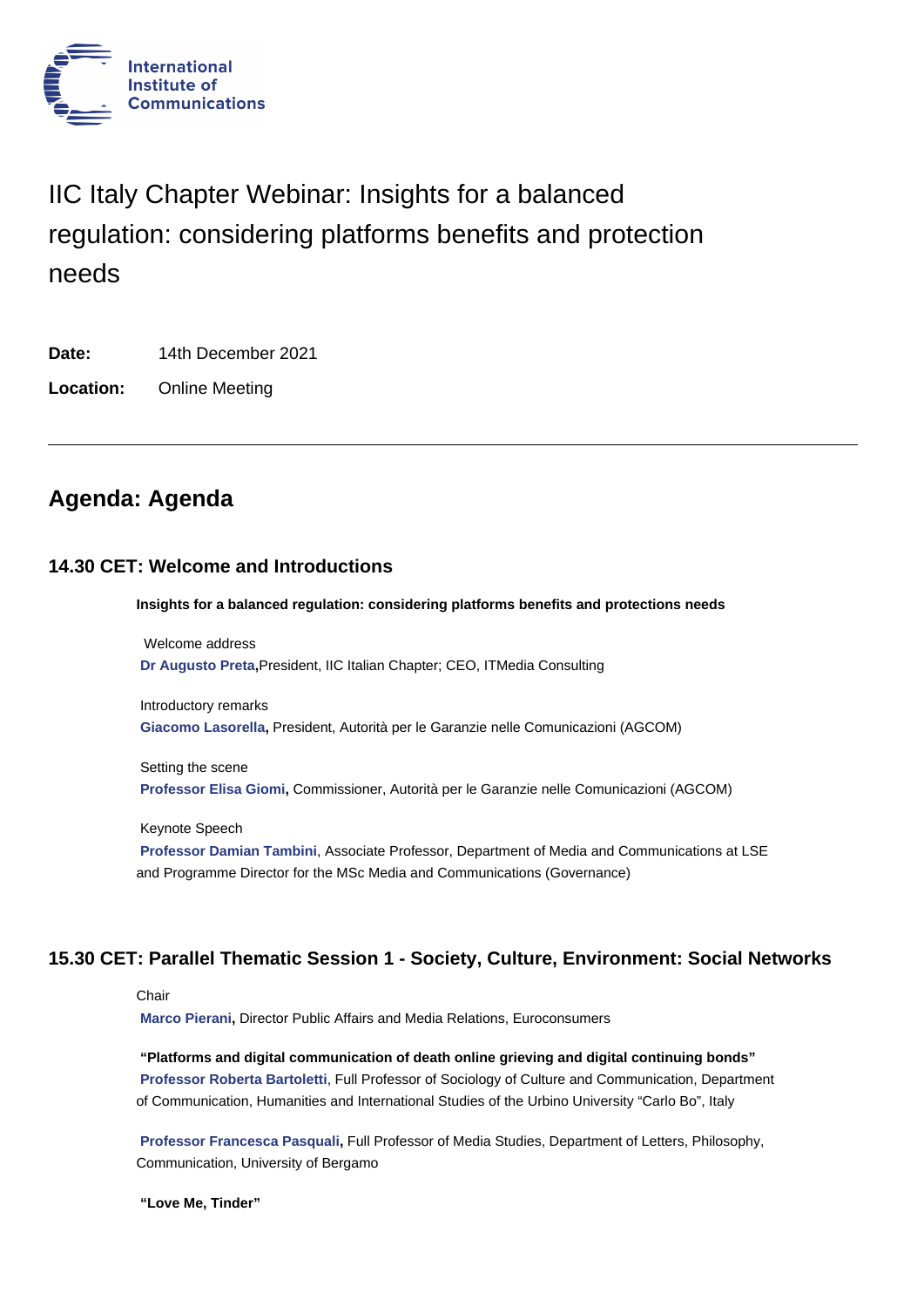**Giacomo Lev Mannheimer**, Head of Government Relations and Public Policy , Southern Europe, TikTok

## **15.30 CET: Parallel Thematic Session 2 - Society, Culture, Environment: SVOD Services**

#### Chair

**Celene Craig,** Deputy Chief Executive, Broadcasting Authority of Ireland

#### **"The EUMEPLAT" Project**

**Professor Andrea Miconi**, Associate Professor, Department of Media, Arts & Communication of IULM [University, EUM](https://www.iicom.org/profile/celene-craig/)EPLAT Principal Investigator

**Professor Barbara Thomass**, Senior Researcher, Leibniz Institute for Media Research, [Hans-Bredow-Institut \(HBI\)](https://www.iicom.org/profile/andrea-miconi-prof/)

#### **"Benefits of VOD platforms perceived by college students in Mexico"**

**[Dr Elia M. Cornelio Marí,](https://www.iicom.org/profile/barbara-thomass-prof/)** Assistant Professor in Communication, Universidad Juárez Autónoma de Tabasco, Mexico

**Maja Cappello**, Head of the Department for Legal Information, European Audiovisual Observatory

**Marianna Scharf**, EU Policy Manager, Netflix

## **15.30 CET[: Parallel The](https://www.iicom.org/profile/marianna-scharf/)matic Session 3 - Economics, Finance, Labour**

Chair

**J. Scott Marcus**, Senior Fellow, Bruegel

#### **"The Industrious platforms"**

**Professor Adam Erik Arvidsson**, Full Professor of Sociology of Cultural and Communicative [Processes, Depar](https://www.iicom.org/profile/scott-marcus/)tment of Social Science, Università Federico II di Napoli

#### **"Crypto-finance between myth, financial emancipation and digital cultures"**

**[Professor Alberto Cossu](https://www.iicom.org/profile/adam-erik-arvidsson/)**, Assistant Professor, School of Media, Communication & Sociology and Programme Director for the MA Digital Media & Society, University of Leicester

#### **"Big Tech finance and financial inclusion"**

**[Nicola Bilotta](https://www.iicom.org/profile/alberto-cossu-dr/)**, Researcher, Istituto Affari Internazionali and Senior Research Analyst, Banker Research Team, Financial Times

**Professor Fabrizio Botti**, Senior Fellow, Istituto Affari Internazionali and Assistant Professor, [Department of E](https://www.iicom.org/profile/nicola-bilotta/)conomic and Business Science, "Guglielmo Marconi" University

## **15.30 CET: Parallel Thematic Session 4 - Law, Democracy, Institutions**